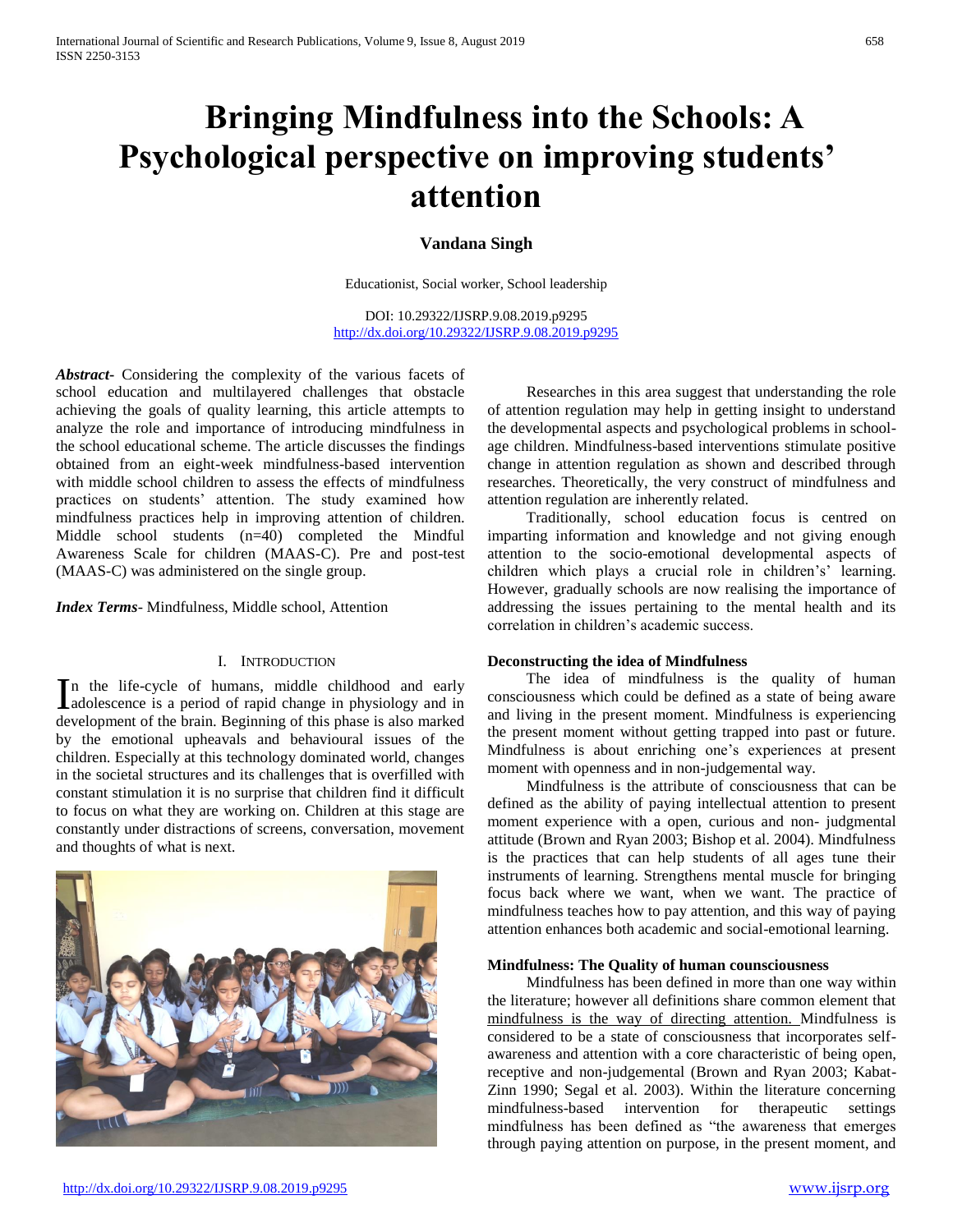non-judgmentally to the unfolding of experiences moment by moment" Kabat-Zinn 2003, p. 145). Being mindful requires awareness and focus on current experience, versus "automatic pilot", which involves engaging in the behaviour that is out of awareness and attention,that is compulsive or automatic (Kabat-Zinn 1990; Segal et al. 2003)

### **How mindfulness can be helpful to the children**

 Childhood is a developmental period marked as a time when children develop a sense of competence and personal selfesteem. During middle childhood cognitive thinking and conceptual skills are refined and consolidated. This period entails advances in understanding, meta-cognition and self-regulation. Mindfulness encompasses an active process to attend to the present moment, which requires the ability to control attention and exercise cognitive functions.

 According to developmental theory and research, middle childhood is a time where the processes necessary for the active components of mindfulness (i.e., meta-cognition) are developed.

 Mindfulness practices enhance the core ability to human learning is to pay attention and focused concentration on the process and object of learning. Likewise the ability for students to find meaningful understanding in their work is likely related to focusing and paying attention to the tasks they are to perform. A level of attention is obligatory for students to reach a mastery of scholastic concepts.

 Black and Fernado (2014) discussed the importance of a learning environment that is free from disruption to support focused academic learning. Various Studies on mindfulness training have shown results in terms of increase in the selfregulation, increased span of attention and reduced psychological stress.

### **Mindfulness based Programme intervention with Middle school children**

 In the recent years there has been an increase in the studies related to mindfulness exercises and their ability to help children to concentrate. Much of the research in educational settings tested whether a mindfulness curriculum was able to improve students' achievement and success. The eight-week long mindfulness programme was structured incorporating various mindfulness exercises and activities. The objective of the study was to assess the effect of mindfulness practices on students' attention at the middle school level.The intervention was conducted on 40 children from middle school level at The Aarambh School, a CBSE affiliated school based at Raipur, Chhattisgarh. The study was conducted with both, boys and girls, age group 11 to 14 years. The programme was scheduled during the school morning assembly. A pre-test MAAS-C (Mindful Attention Awareness Scale for Children, Developed by Brown and Ryan, 2003, adapted by Benn, 2004) was conducted on the test group to record the initial level of awareness of attention with the purpose of comparing the data with that of the post-test. The programme included simple mindful breathing exercises, mindful body movements, mindful eating, mindful listening, body scan, awareness of thoughts and associated feelings, mindfulness meditation Children were asked to write their experiences and reflection post-exercises in their mindfulness journal. Beginning of the session, each day, was dedicated for reflection and sharing by the students. After eight-week programme completion post-test MASS-C was conducted to assess the development of attention as a result of mindfulness exercises. Non-structured interview was conducted with middle school teachers to seek their regular classroom observation in terms of children's engagement and behavioral aspect.

### **Mindfulness based programme components**

**Mindful breathing-** breathing with awareness

**Mindful body movement:** awareness of body

**Mindful eating:** conscious eating the food with the sense of gratitude

**Awareness of body, thought and emotions:** developing awareness of the interconnection between thought and emotions

**Mindful listening:** active listening **Body scan:** focusing attention at each of the body parts, awareness of bodily sensation

**Practicing Gratitude and empathy Guided meditation**- visualization and regulating one's focus of attention

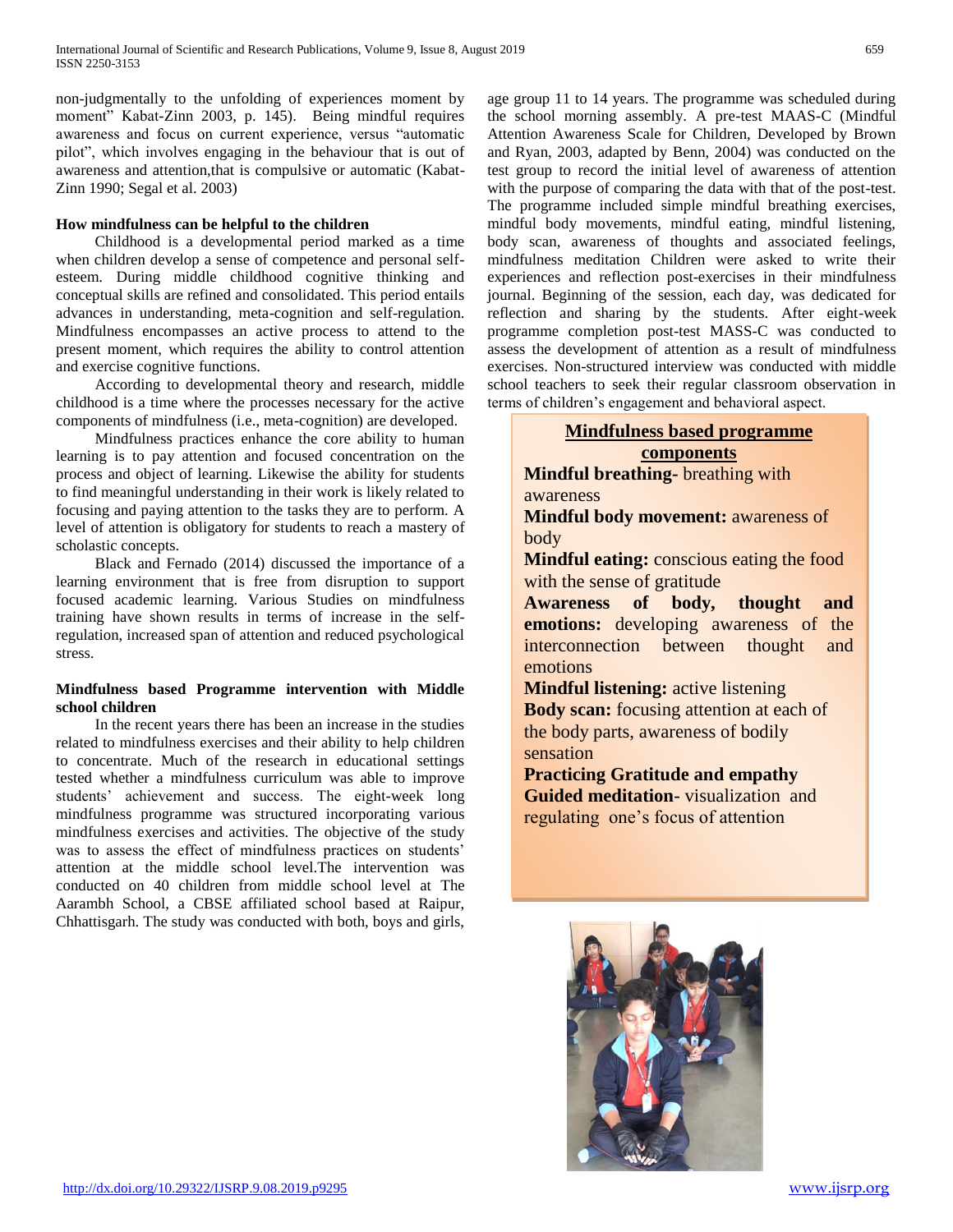

**Pre and Post-MAAS-C test mean score of Children**



### **Comparative data- Pre- and Post MAAS-C test mean scores**

### **The effect of Mindfulness based programme on Students' Attention**

 Comparing the two data obtained from pre-and postintervention test shows improvement in the attention span of students. Teachers' classroom observation, during the intervention phase corroborates with the idea that students were able to focus their attention in the classroom learning and improvement in scholastic achievement was recorded. Analysis of the data obtained, from pre-intervention and post-intervention test score of MAAS-C questionnaire shows increase in the students' mindfulness attention awareness from a pre-group mean (x) of 3.596 to a post-group mean of 4.02 on the mindfulness scale of 6. There is 11.67 percent growth recorded statistically in terms of mean square obtained from pre-test and post test intervention. Based on the observation during the sessions and mindfulness journals shared by the students shows improvement in their attention span. Students shared their

experiences during interviews that they feel more relaxed, calm and peaceful after mindfulness sessions.

 The statistical results align with that of the informal feedback provided by students in the concluding session indicated that: the majority of students who attended the mindfulness sessions on regular basis found it helpful; it had modest but significant effects on students' attention span, dealing with minor stress and emotional turbulences.

 Some of the experiences shared by students' in their mindfulness journal are quoted in their words; *"I feel peace and fresh. It's not difficult for me. I feel very relax after completing mindfulness session"*

*"I feel very good when I put my full attention. Sometimes it is very hard to focus on my breath. After completing the session I feel very fresh. The session helps me a lot to focus in the class"*

*"Today we had a very good morning with mindfulness exercises. We did some exciting activities ….we enjoyed this session a lot"*